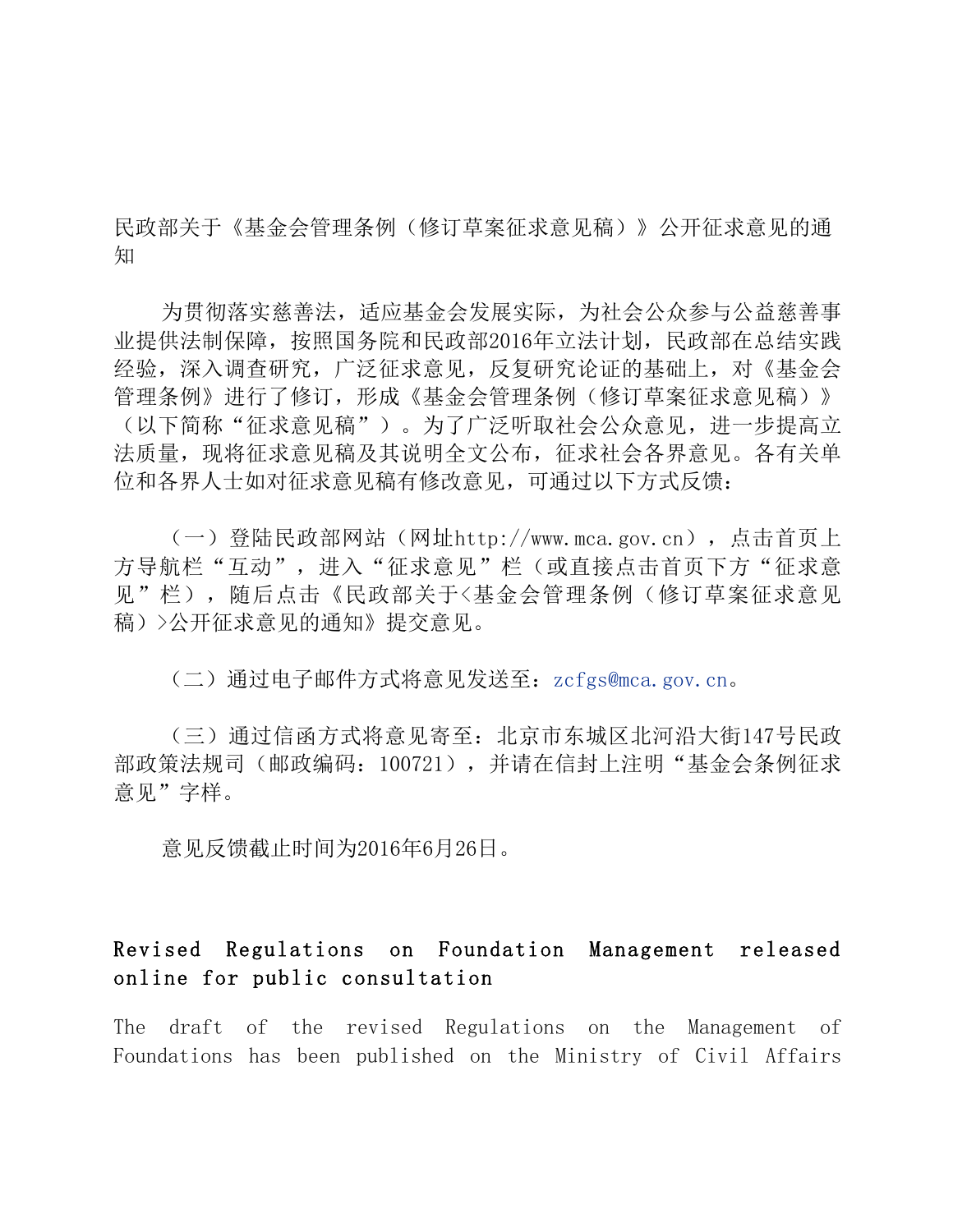website for public consultation. The content of the Draft is displayed on the website in full.

There are three ways to send your comment to the Ministry of Civil Affairs of the People's Republic of China:

1. Visit the website of the Ministry of Civil Affairs (http://www.mca.gov.cn), click Feedback (互动), go down to the public consultation section (征求意见), click the link to Draft Regulations on Foundation Management, and submit your comment online.

2. Write an email to zcfgs@mca.gov.cn

3. Write a letter and send it to the Legislative Affairs Commission of the Ministry of Civil Affairs, Beiheyan Street no.147, Dongcheng District, Beijing, Zip 100721. (On the envelope please indicate 'Comments on the Draft Regulations on Foundation Management)

The deadline for comments is the 26th of June 2016.

## 关于《基金会管理条例(修订草案征求意见稿)》的说明

《基金会管理条例》(以下简称"条例")2004 年颁布施行以来,基金 会发展迅速,截至 2015 年底,全国基金会共 4719 个,净资产总额 1100 多 亿元。于此同时,基金会发展出现不少新情况、新问题,最近颁布的《中华 人民共和国慈善法》(以下简称"慈善法")也提出了新要求。为适应基金 会发展实际,贯彻落实慈善法,进一步加强和完善社会公众参与公益慈善事 业的法制保障,民政部启动条例修订工作,在认真总结实践经验和深入调查 研究的基础上,起草了《基金会管理条例(修订草案征求意见稿)》(以下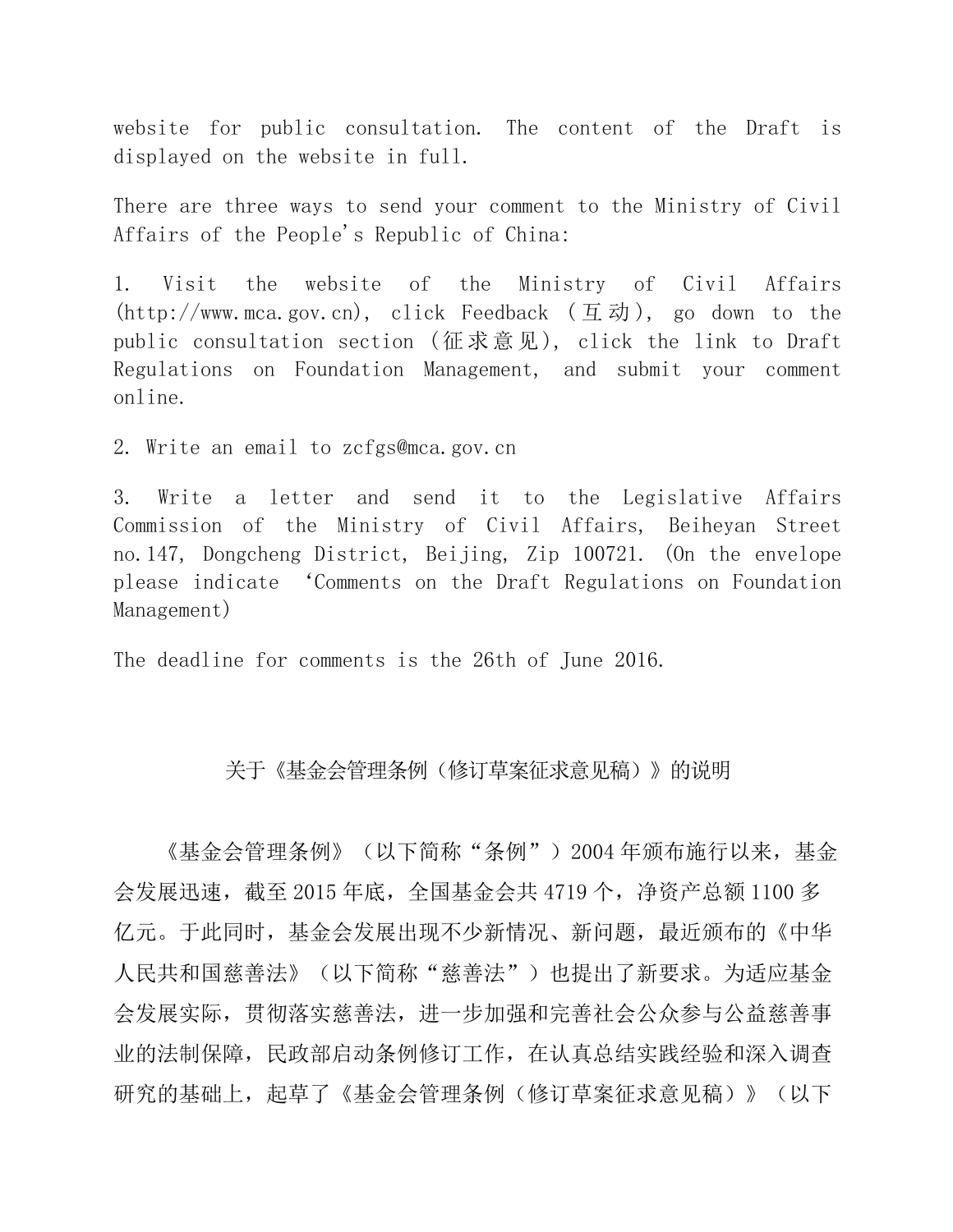简称"征求意见稿"),共8章82条。现将征求意见稿主要修改内容说明 如下:

# Instructions on the Regulations on Foundation Management (revised draft for public consultation)

Since the promulgation of the Regulations on Foundation Management in 2004, foundations have developed at a fast speed. By the end of 2015, there were 4719 foundations with a net asset value over 110 billion Yuan in China. At the same time, new issues and problems have occurred due to their development. Facing the requirements of the recently released Charity Law, the Ministry of Civil Affairs started to revise the Regulations on Foundation Management and drafted a new regulation, consisting of 8 chapters and 82 articles, for public consultation. The changes made in the new draft are listed below:

一、关于与慈善法的衔接

针对基金会属于慈善组织的基本属性,征求意见稿与慈善法进行了衔 接。一是要求基金会应当"以开展公益慈善活动为宗旨"(第八条)。二是 规定基金会应当在登记证书中载明其慈善组织属性(第十五条)。三是明确 基金会应当适用慈善法的有关规定(第七十八条)。

1. Corresponding to the Charity Law

Since foundations fall into the category of charity organizations, the revised draft of the Regulations on Foundation Management has to be kept in line with the new Charity Law. Firstly, the draft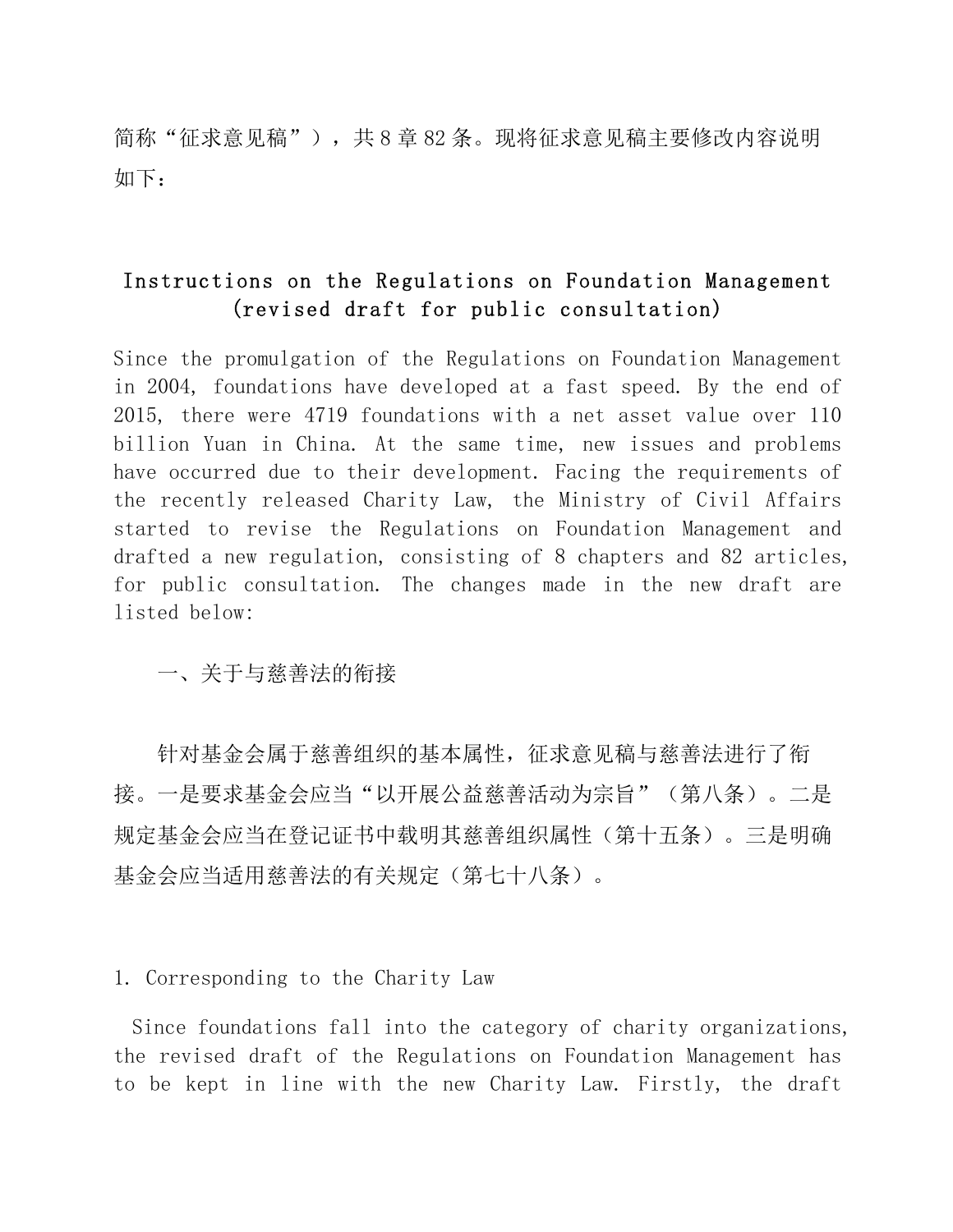requires foundations to conduct activities for charitable purpose (article 8). Secondly, foundations shall make their charitable nature clear in their registration certificates (article 15). Thirdly, foundations should follow the relevant regulations in the Charity Law (article 78).

二、关于登记管理体制

征求意见稿规定了直接登记和双重管理混合的登记管理体制,并降低了 基金会准入门槛,鼓励基金会的发展,特别是基金会在基层的发展。一是成 立基金会一般直接向民政部门申请登记;按照有关规定属于直接登记范围之 外的还要经业务主管单位审查同意,在设立后接受业务主管单位的管理(第 十二条、第十七条)。二是将基金会的登记管理权限由部、省两级拓展为 部、省、市、县四级(第六条)。三是对市、县级登记的基金会规定了较低 的注册资金标准(第八条)。

2. Registration and Management

The new draft specifies a registration and management system that allows for both direct registration and dual management. The draft also lowers the bar for the registration of foundations in order to encourage their development, especially at the local level. First of all, most foundations can directly apply for registration to the departments of civil affairs, unless it is otherwise regulated that in specific cases a foundation shall first go through the review and get the permission from a professional supervisory unit, and be subject to monitoring by the unit after registration (article 12 and 17). Secondly, the department levels that are qualified to do registration are expanded from just the ministerial and provincial levels to the ministerial, provincial,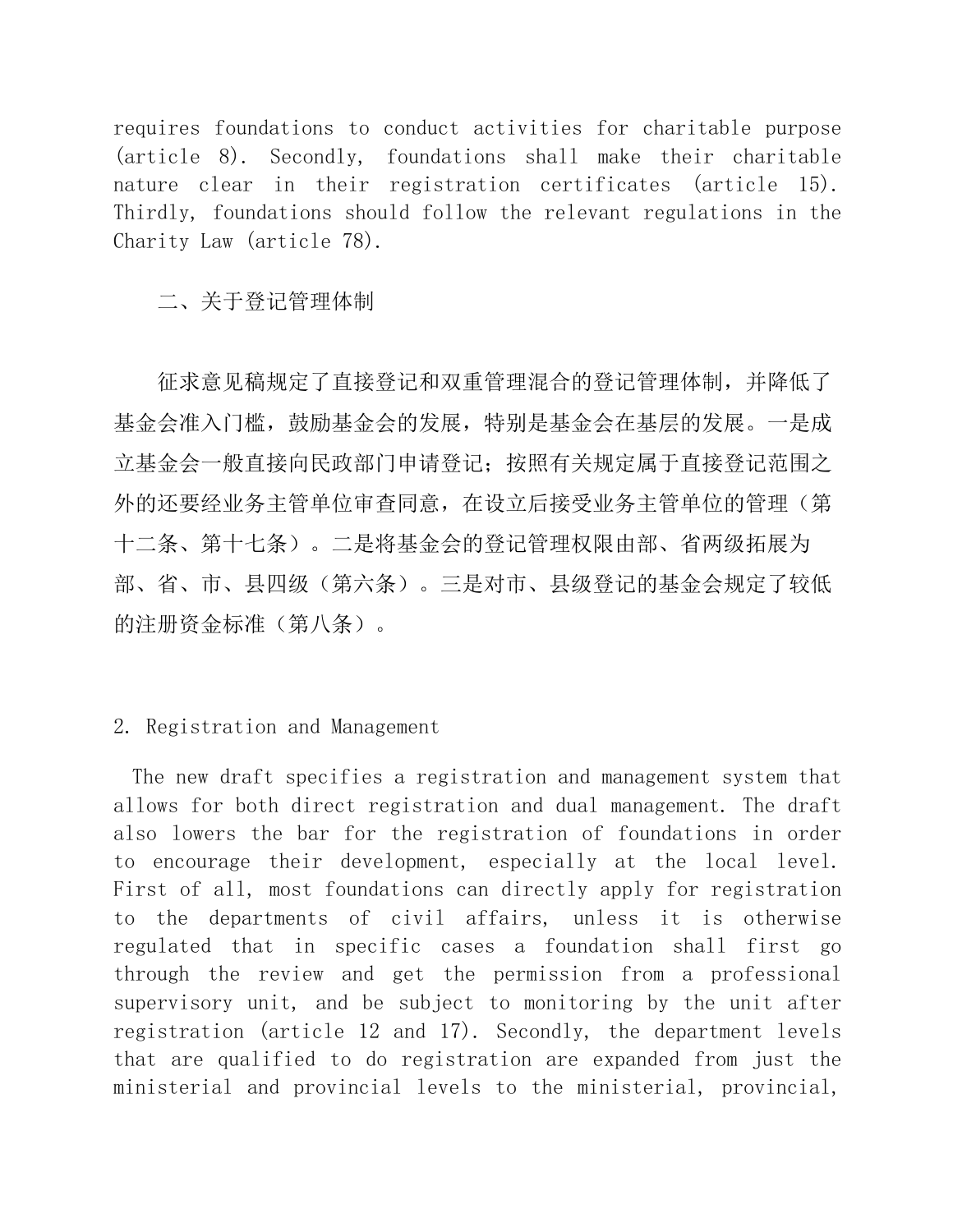city and county levels (article 6). Thirdly, the minimal requirement for registration capital is lowered for foundations that aim to register at the city and county levels (article 8).

三、关于监管制度

按照放管结合,加强事中事后监管的原则,征求意见稿规定了行业自 律、社会监督、政府监管相结合的综合监管。一是将现行的年检制度改为年 度报告制度(第五十六条、第五十七条、第五十八条)。二是加强对基金会 的信用约束,探索建立信用记录、活动异常名录等制度(第六十五条)。三 是明确了登记管理机关应当履行的监督管理职责和可以采取的有关措施(第 六十三条、第六十四条)。四是规定了业务主管单位和有关部门应当履行的 监督管理职责(第六十六条、第六十七条)。五是规定了社会公众、新闻媒 体对基金会的监督,建立了基金会的行业自律(第六十八条)。

## 3. The supervisory and management system

The new draft sets up a comprehensive supervisory system consisting of self-discipline, social monitoring and government supervision. Firstly, the existing annual inspection system is revised and a yearly report system is introduced (article 56, 57, and 58). Secondly, the draft is more rigorous about the credit records of foundations, probing the establishment of a credit recording system and an illegal activity list (article 65). Thirdly, it specifies the responsibilities of the registration and management authorities and measures that can be taken (article 63 and 64). Fourthly, the draft stipulates the responsibilities of the professional supervisory units and relevant government departments (article 66 and 67). Fifthly, it requires that foundations shall be subject to media scrutiny and public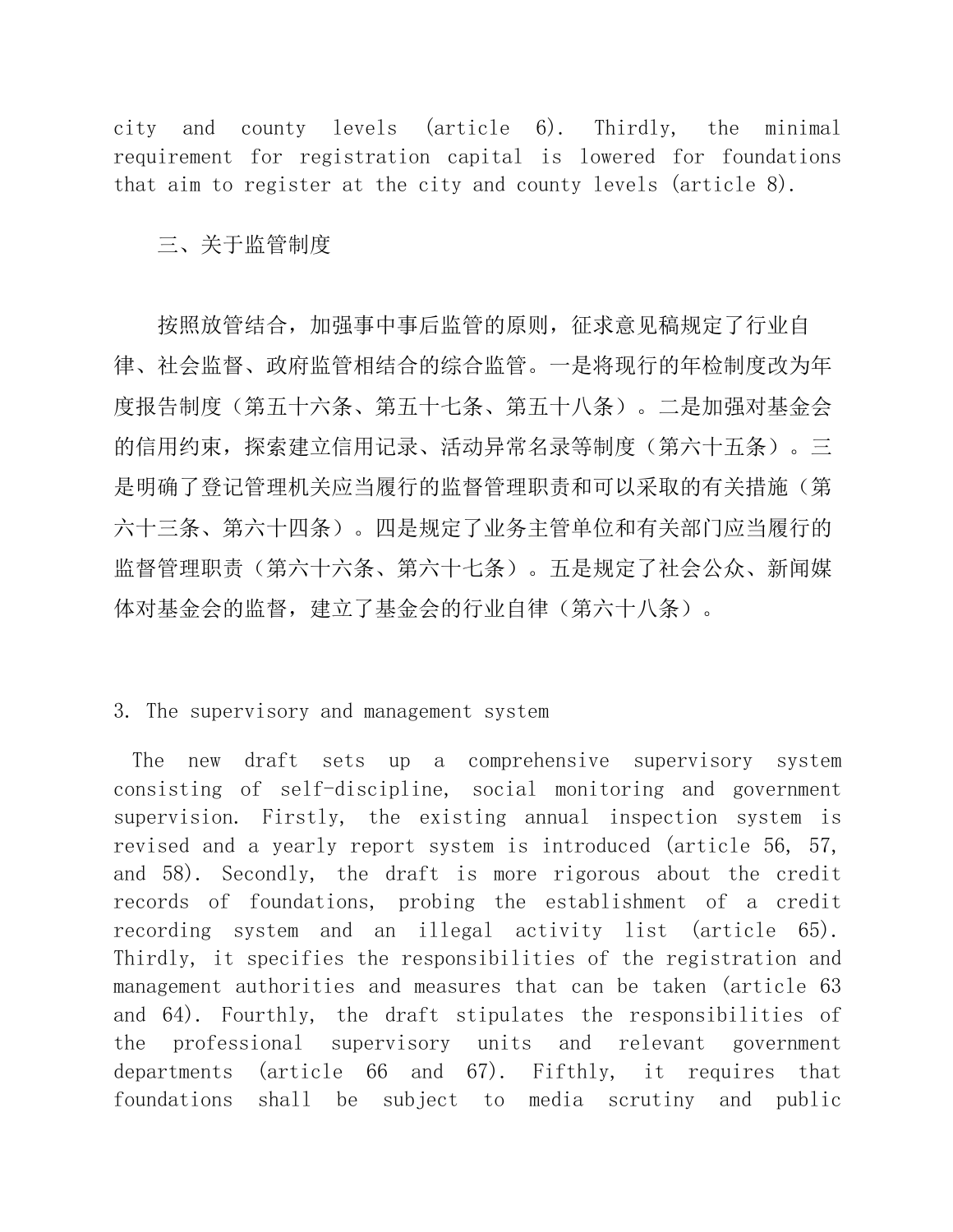supervision and that they shall establish a self-disciplinary system (article 68).

四、关于内部治理

按照权责明确、运转协调、制衡有效的原则,征求意见稿在条例的基础 上完善了基金会组织机构和内部治理的一系列制度,保障基金会的依法自 治。一是明确了基金会应当根据实际设立中国共产党的组织(第四条)。二 是补充完善了基金会的决策、监督、执行机制(第三章)。三是对具有公开 募捐资格的基金会规定了高于一般基金会的治理要求(第二十三条、第二十 五条、第三十二条)。

#### 4. Internal Governance

Following the principles of responsibility, efficiency and accountability, the draft adds a list of regulations on the foundations' organizational structure and internal governance to ensure their legal autonomy. Firstly, if possible, foundations shall establish party branches (article 4). Secondly, the draft adds a new set of regulations to the foundation's decision-making, supervision and operation systems (chapter 3). Thirdly, the draft imposes more strict rules of governance on foundations with public fundraising qualifications than it does on other foundations (article 23, 25 and 32).

五、关于活动准则

征求意见稿将条例的第四章"财产的管理和使用"更名为"活动准 则",对基金会开展公益慈善活动进行了全面规制。一是不再区分公募和非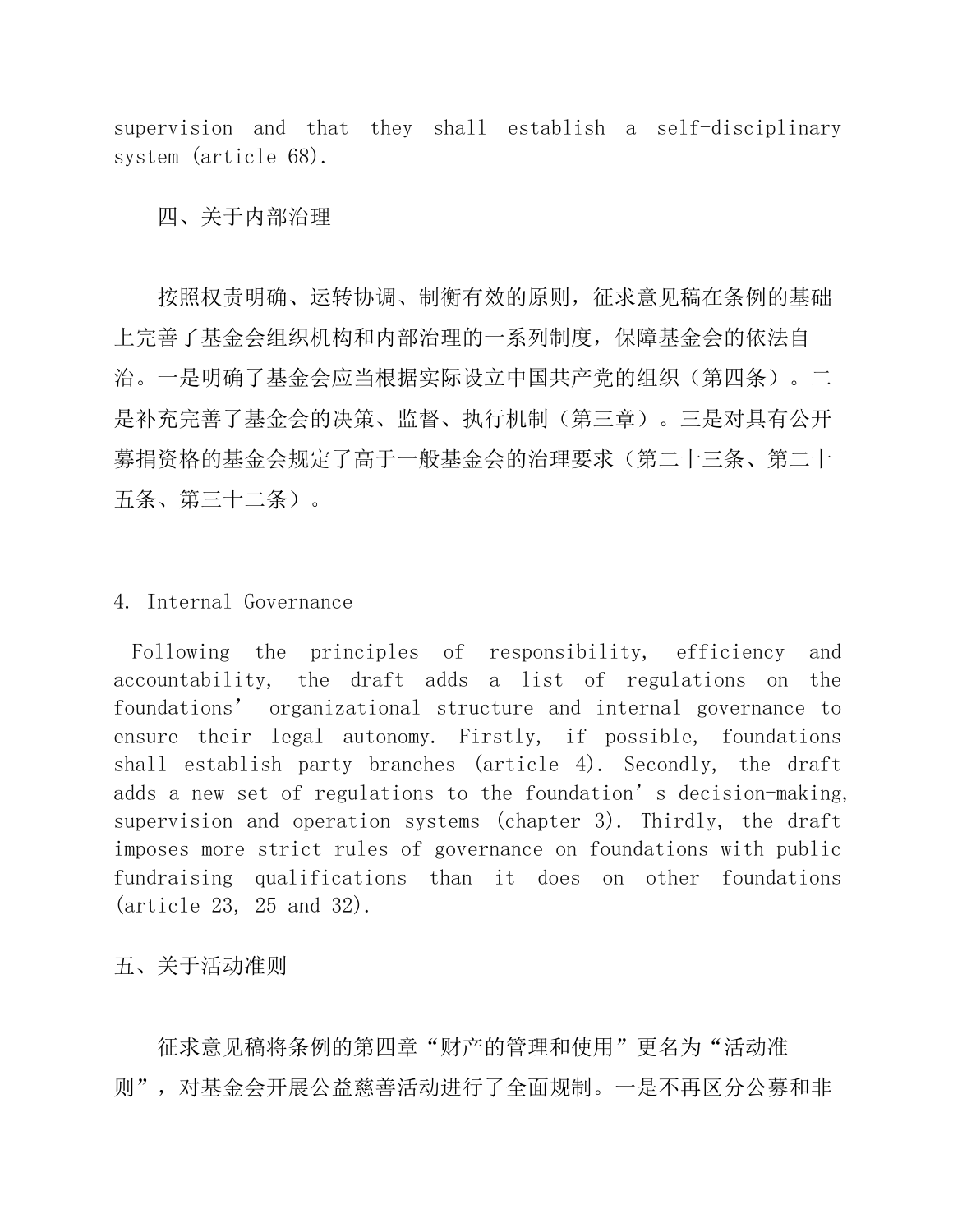公募基金会,新成立的基金会应当在发起人、理事会成员等特定对象范围内 开展定向募捐;成立满两年后可以依法申请公开募捐资格(第四十一条)。 二是对突发事件公开募捐、接受非现金捐赠等加强规范(第四十二条、第四 十三条)。三是基金会开展公益慈善活动的年度支出和管理费用的标准、保 值增值行为,统一执行慈善法的配套规章,在征求意见稿中不做具体规定 (第四十八条、第四十九条)。四是取消了基金会分支机构、代表机构登

记,强化了基金会对专项基金等分支机构的主体责任(第五十条)。

## 5. Code of Activities

The draft changes the title of the fourth chapter from "Management and Utilization of Properties" to "code of activities" and provides comprehensive regulations on foundations' charity activities. First of all, there is no longer a division between the public fundraising foundation and the nonpublic fundraising foundation during the registration process. A newly established foundation can raise funds within a restricted circle of people including founders and board members; after two years, the foundation can apply for a qualification for public fundraising (article 41). Secondly, the draft adds new regulations on fundraising for emergency events and non-cash donations (article 42 and 43). Thirdly, the criteria for yearly expenditures and management fees for foundations' charity activities shall follow the regulations that will be promulgated to enforce the Charity Law; therefore, there are no longer specific regulations within the draft on this aspect (article 48 and 49). Fourthly, the draft abolishes the registration of branches and representative agencies of foundations, but strengthens the responsibility of a foundation regarding the management of its branches, for instance special funds (专项基金) (article 50).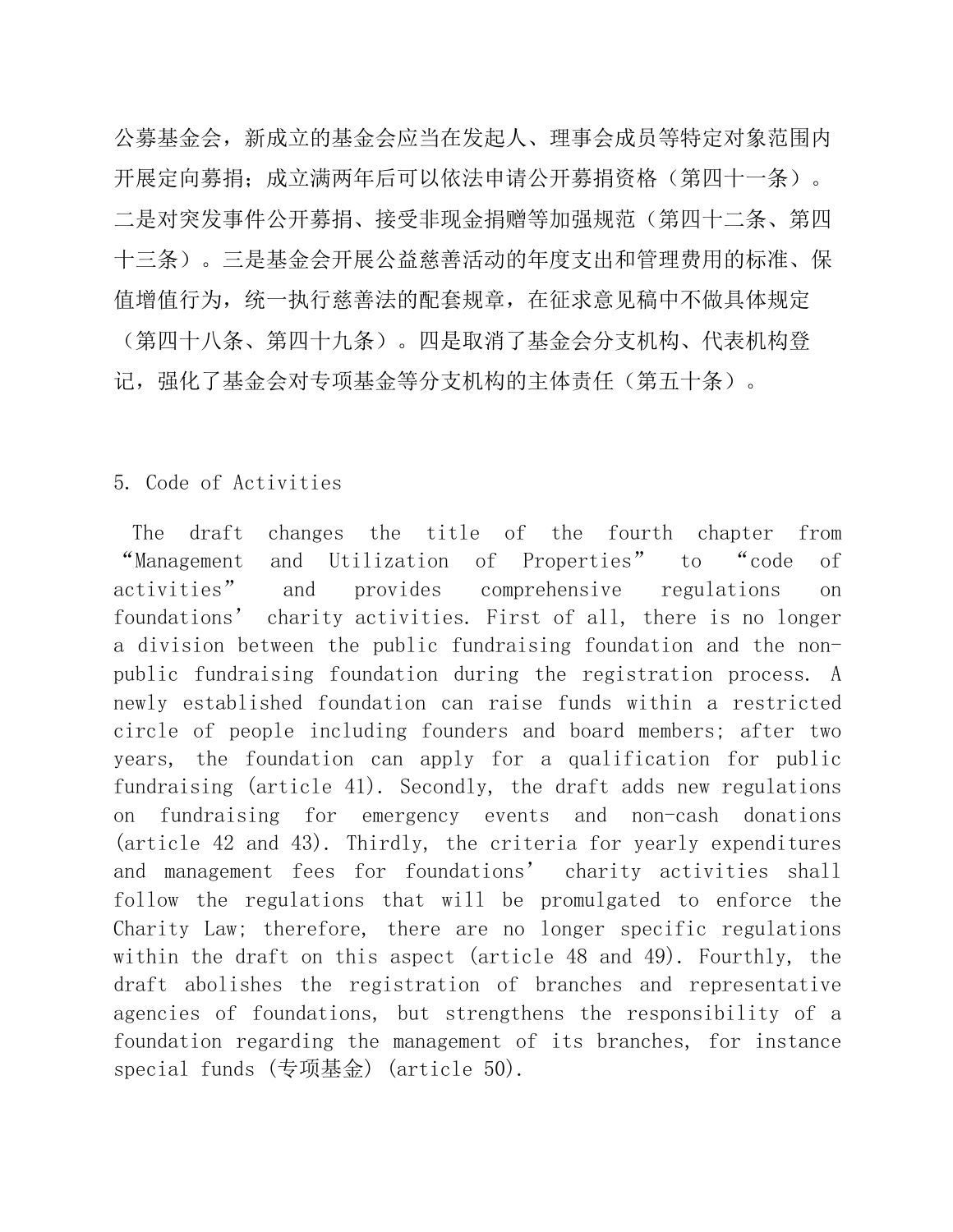## 六、关于信息公开

征求意见稿增设了第五章"信息公开", 对条例中有关信息公开的内容 进行了整合,建立了全面的基金会信息公开制度。一是按照年度公开、随时 公开和定期公开,分类规定了基金会的信息公开义务(第五十六条——第六 十二条)。二是规定了登记管理机关和其他政府部门的信息公开义务(第五 十四条、第五十五条)。

此外,征求意见稿还针对有关违法行为制定修改了相应的法律责任(第 七章)。

### 6. Information disclosure

 The draft adds a new chapter, the fifth chapter on information disclosure, which combines all the relevant provisions on information disclosure in the original regulation and establishes a comprehensive information disclosure system for foundations. Firstly, the draft divides a foundation's responsibility to disclose information into three categories: yearly disclosure, periodical disclosure and disclosure at any time (article 56 – 62). Secondly, the draft specifies the responsibility of information disclosure of the registration agency and other government departments (article 54 and 55).

In addition, the draft also revises the relevant sections on legal responsibilities for illegal activities (chapter 7).

Link to the original article: